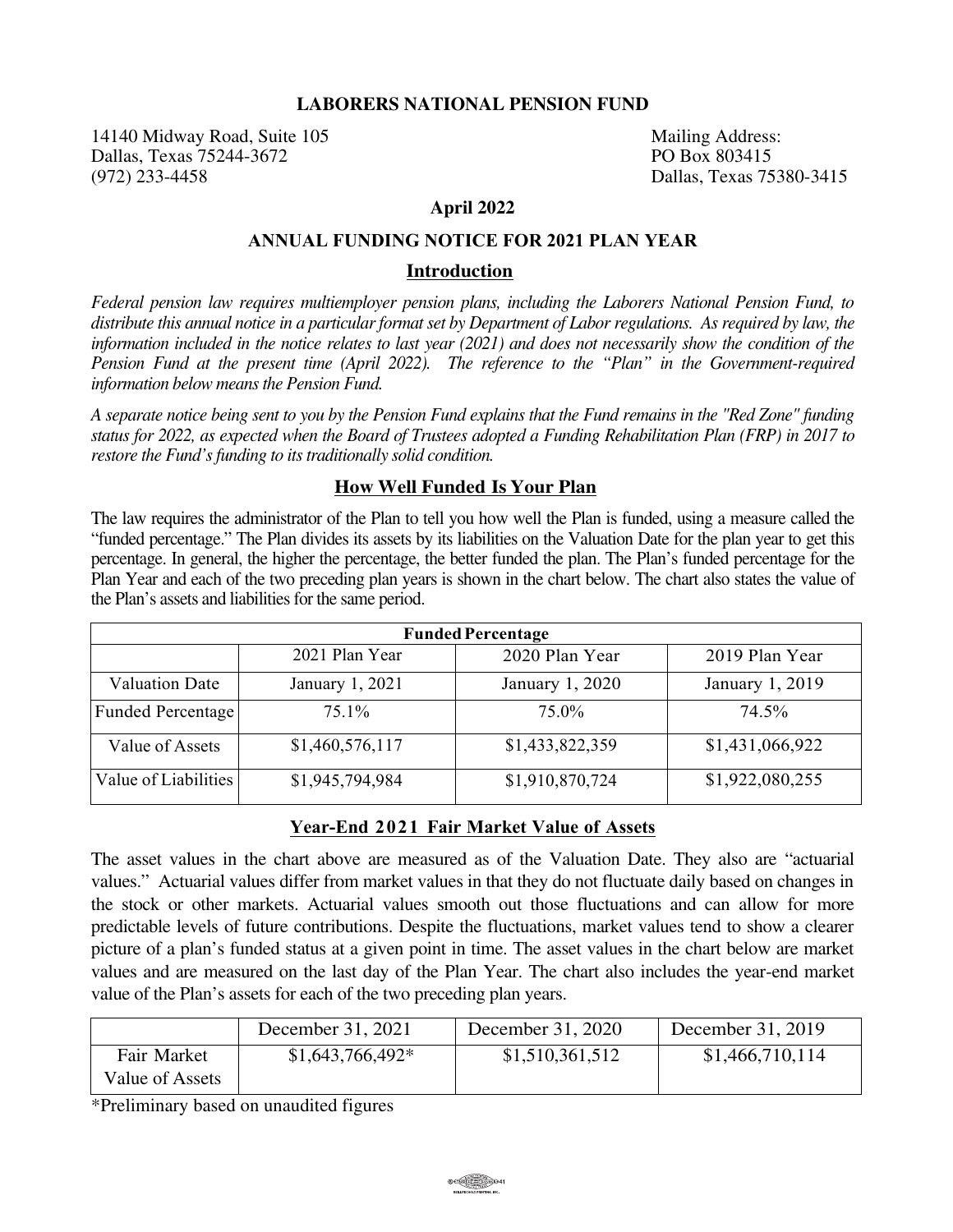# **Endangered, Critical, or Critical and Declining Status**

The Plan was in "Critical" funding status for the 2021 plan year, as expected under the FRP.

Under federal pension law, a plan generally is in "endangered" status if its funded percentage is less than 80 percent. A plan is in "critical" status if the funded percentage is less than 65 percent (other factors may also apply). A plan is in "critical and declining" status if it is in critical status and is projected to become insolvent (run out of money to pay benefits) within 15 years (or within 20 years if a special rule applies). If a pension plan enters endangered status, the trustees of the plan are required to adopt a funding improvement plan. Similarly, if a pension plan enters critical status or critical and declining status, the trustees of the plan are required to adopt a rehabilitation plan. Funding improvement and rehabilitation plans establish steps and benchmarks for pension plans to improve their funding status over a specified period of time. The plan sponsor of a plan in critical and declining status may apply for approval to amend the plan to reduce current and future payment obligations to participants and beneficiaries.

# **Participant Information**

The total number of participants and beneficiaries covered by the Plan on the valuation date was 42,632*.* Of this number, 11,665 were current employees, 19,910 were retired and receiving benefits, and 11,057 were retired or no longer working for the employer and have a right to future benefits.

# **Funding & Investment Policies**

Every pension plan must have a procedure to establish a funding policy for plan objectives. A funding policy relates to how much money is needed to pay promised benefits. The funding policy of the Planmaintains a set of contribution rate / set accrual rate. The accrual rate is actuarially set so that the contribution rate is projected to cover the Plan's Scheduled Cost (Normal Cost plus amortization of unfunded liabilities including administrative expenses and adjustment for monthly payments) based on reasonable actuarial assumptions and amortization.

Once money is contributed to the Plan, the money is invested by plan officials called fiduciaries, who make specific investments in accordance with the Plan's investment policy. The Plan employs a major investment consulting firm to assist the Board of Trustees in designing and monitoring the Plan's investment policy and program including asset allocation and selection of investment managers and opportunities. The Plan also employs several professional investment management companies to manage diversified investment accounts.

Pension plans also have investment policies. These generally are written guidelines or general instructions for making investment management decisions. The investment policy of the Plan provide for, in general: (a) a diversified allocation of investments among various asset classes including domestic equities (large, mid and small cap), international equities, domestic fixed income, real estate, alternative investments (including fund of funds, private equity and infrastructure) and cash, with percentage range limits; (b) engagement of one or more qualified professional investment managers to make specific investment decisions within each asset class; (c) guidelines and restrictions regarding each asset class; (d) measurement of investment performance, including benchmarks; (e) communications and reporting requirements; (f) brokerage policies; and (g) proxy voting policies.

Under the Plan's investment policy, the Plan's assets were allocated among the following categories of investments, as of the end of the Plan Year. These allocations are percentages of total assets: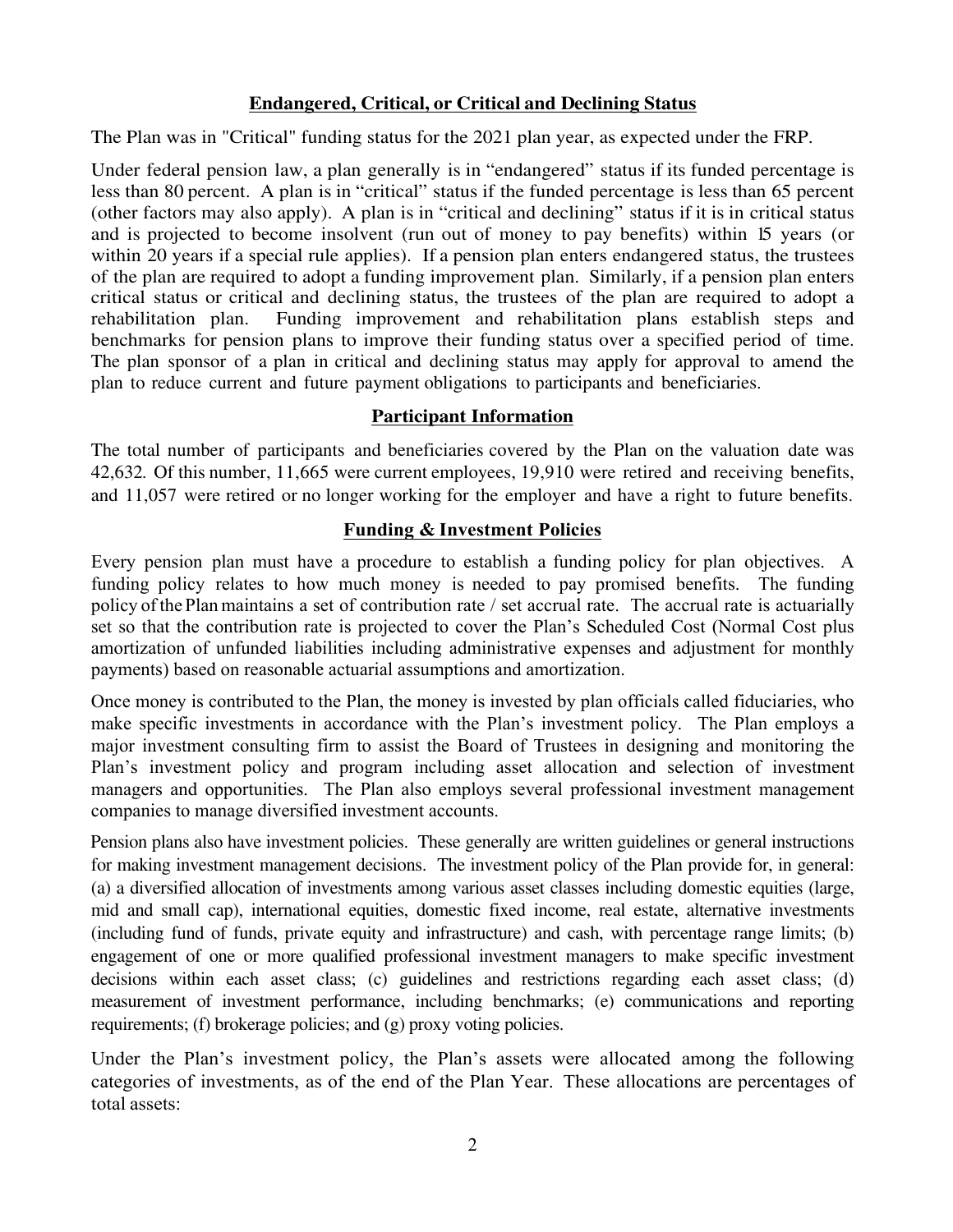| <b>Asset Allocations</b> |                                                                              | Percentage |
|--------------------------|------------------------------------------------------------------------------|------------|
| 1.                       | Cash (Interest bearing and non-interest bearing)                             | $0.5\%$    |
| 2.                       | U.S. Government securities                                                   | $0\%$      |
| 3.                       | Corporate debt instruments (other than employer securities):                 |            |
|                          | Preferred                                                                    | $0\%$      |
|                          | All other                                                                    | $0\%$      |
| 4.                       | Corporate stocks (other than employer securities):                           |            |
|                          | Preferred                                                                    | $0\%$      |
|                          | Common                                                                       | 14.2%      |
| 5.                       | Partnership/joint venture interests                                          | 28.8%      |
| 6.                       | Real estate (other than employer real property)                              | $0\%$      |
| 7.                       | Loans (other than to participants)                                           | $0\%$      |
| 8.                       | Participant loans                                                            | $0\%$      |
| 9.                       | Value of interest in common/ collective trusts                               | 35.7%      |
| 10.                      | Value of interest in pooled separate accounts                                | $9.4\%$    |
| 11.                      | Value of interest in 103-12 investment entities                              | $0\%$      |
| 12.                      | Value of interest in registered investment companies (e.g., mutual funds)    | 11.4%      |
| 13.                      | Value of funds held in insurance co. general account (unallocated contracts) | $0\%$      |
| 14.                      | Employer-related investments:                                                |            |
|                          | <b>Employer Securities</b>                                                   | $0\%$      |
|                          | Employer real property                                                       | $0\%$      |
| 15.                      | Buildings and other property used in plan operation                          | $0\%$      |
| 16.                      | Other                                                                        | $0\%$      |
|                          |                                                                              |            |

For information about the Plan's investment in any of the following types of investments- common/ collective trusts, pooled separate accounts, or 103-12 investment entities - contact Fund Administrator Michelle Miller, Laborers National Pension Fund, at 972-233-4458, or in writing at PO Box 803415, Dallas, Texas 75380-3415.

## **Right to Request a Copy of the Annual Report**

Pension plans must file annual reports with the US Department of Labor. The report is called the "Form 5500." These reports contain financial and other information. You may obtain an electronic copy of your Plan's annual report by going to www.efast.dol.gov and using the search tool. Annual reports also are available from the US Department of Labor, Employee Benefits Security Administration's Public Disclosure Room at 200 Constitution Avenue, NW, Room N-1513, Washington, D.C. 20210, or by calling 202-693-8673. Or you may obtain a copy of the Plan's annual report by making a written request to the plan administrator in care of Fund Administrator Michelle Miller, Laborers National Pension Fund, PO Box 803415, Dallas, Texas 75380-3415. Annual reports do not contain personal information, such as the amount of your accrued benefit. You may contact your plan administrator if you want information about your accrued benefits. Your plan administrator is identified below under "Where To Get More Information."

## **Summary of Rules Governing Insolvent Plans**

## *The Laborers National Pension Fund is not insolvent and is not projected to become insolvent. However, federal law requires that the following summary of insolvency rules be included in this notice.*

Federal law has a number of special rules that apply to financially troubled multiemployer plans that become insolvent, either as ongoing plans or plans terminated by mass withdrawal. The plan administrator is required by law to include a summary of these rules in the annual funding notice. A plan is insolvent for a plan year if its available financial resources are not sufficient to pay benefits when due for that plan year. An insolvent plan must reduce benefit payments to the highest level that can be paid from the plan's available resources. If such resources are not enough to pay benefits at the level specified by law (see "Benefit Payments Guaranteed by the PBGC," below), the plan must apply to the PBGC for financial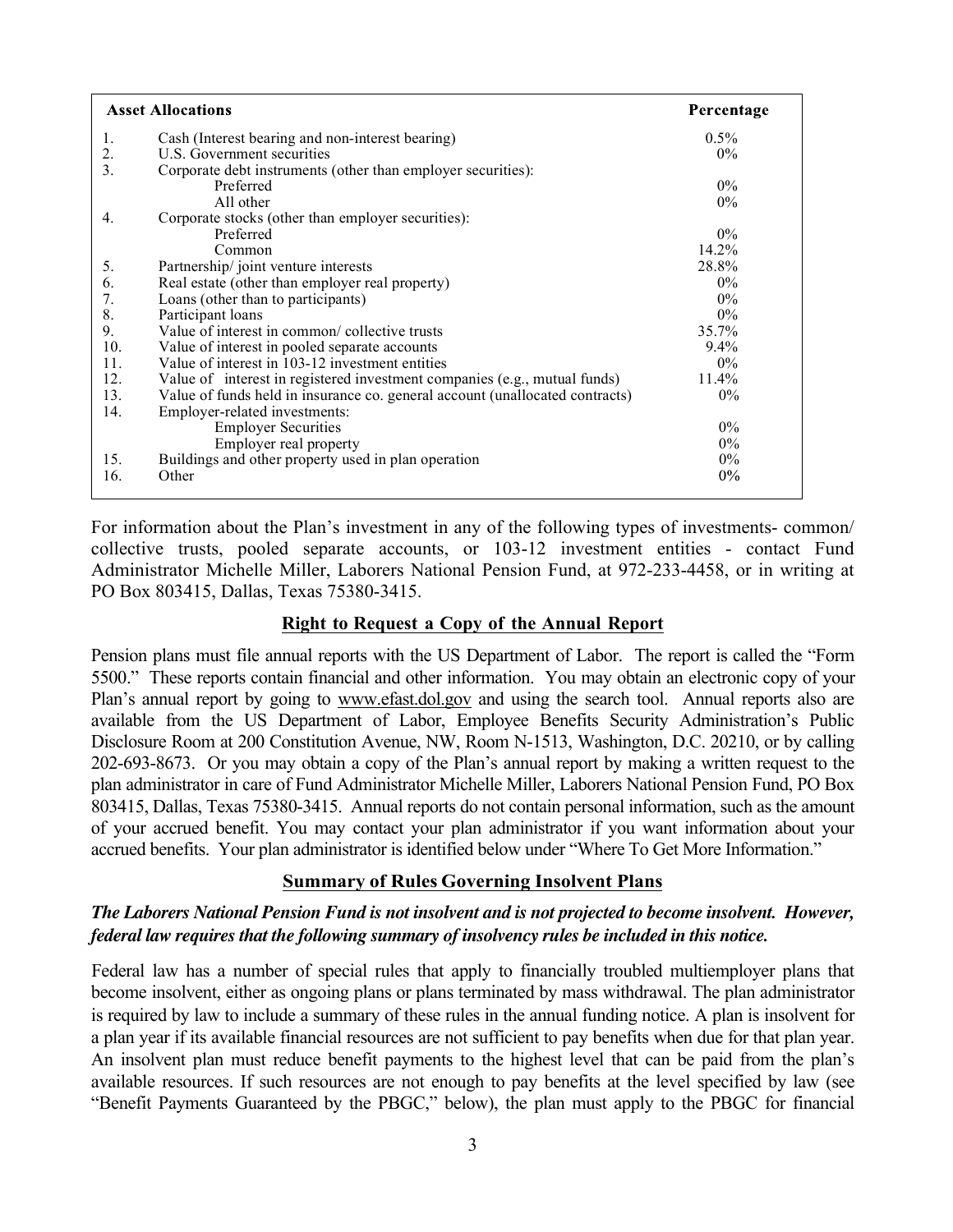assistance. The PBGC will loan the plan the amount necessary to pay benefits at the guaranteed level. Reduced benefits may be restored if the plan's financial condition improves.

A plan that becomes insolvent must provide prompt notice of its status to participants and beneficiaries, contributing employers, labor unions representing participants, and PBGC. In addition, participants and beneficiaries also must receive information regarding whether, and how, their benefits will be reduced or affected, including loss of a lump sum option.

## **Benefit Payments Guaranteed by the PBGC**

The maximum benefit that the PBGC guarantees is set by law. Only benefits that you have earned a right to receive and that cannot be forfeited (called vested benefits) are guaranteed. There are separate insurance programs with different benefit guarantees and other provisions for single-employer plans and multiemployer plans. Your Plan is covered by PBGC's multiemployer program. Specifically, the PBGC guarantees a monthly benefit payment equal to 100 percent of the first \$11 of the Plan's monthly benefit accrual rate, plus 75 percent of the next \$33 of the accrual rate, times each year of credited service. The PBGC's maximum guarantee, therefore, is \$35.75 per month times a participant's years of credited service.

*Example 1:* If a participant with 10 years of credited service has an accrued monthly benefit of \$600, the accrual rate for purposes of determining the PBGC guarantee would be determined by dividing the monthly benefit by the participant's years of service (\$600/10), which equals \$60. The guaranteed amount for a \$60 monthly accrual rate is equal to the sum of \$11 plus \$24.75 (.75 x \$33), or \$35.75. Thus, the participant's guaranteed monthly benefit is \$357.50 (\$35.75 x 10).

*Example 2*: If the participant in Example 1 has an accrued monthly benefit of \$200, the accrual rate for purposes of determining the guarantee would be \$20 (or \$200/10). The guaranteed amount for a \$20 monthly accrual rate is equal to the sum of \$11 plus \$6.75 (.75 x \$9), or \$17.75. Thus, the participant's guaranteed monthly benefit would be \$177.50 (\$17.75 x 10).

The PBGC guarantees pension benefits payable at normal retirement age and some early retirement benefits. In addition, the PBGC guarantees qualified preretirement survivor benefits (which are preretirement death benefits payable to the surviving spouse of a participant who dies before starting to receive benefit payments). In calculating a person's monthly payment, the PBGC will disregard any benefit increases that were made under a plan within 60 months before the earlier of the plan's termination or insolvency (or benefits that were in effect for less than 60 months at the time of termination or insolvency). Similarly, the PBGC does not guarantee benefits above the normal retirement benefit, disability benefits not in pay status, or non-pension benefits, such as health insurance, life insurance, death benefits, vacation pay, or severance pay.

For additional information about the PBGC and the pension insurance program guarantees, go to the Multiemployer Page on PBGC's website at www.pbgc.gov/multiemployer. Please contact your employer or plan administrator for specific information about your pension plan or pension benefit. PBGC does not have that information. See "Where to Get More Information About Your Plan," below.

## **Where to Get More Information**

For more information about this notice, you may contact Fund Administrator Michelle Miller, Laborers National Pension Fund, at 972-233-4458, or in writing at PO Box 803415, Dallas, Texas 75380-3415, or at www.lnpf.org. The Fund Office's business hours are 7:30 AM – 4:00 PM (Central), Monday through Friday. For identification purposes, the official plan number is 001, employer identification number (EIN) is 75-1280827, and the plan sponsor's name is Laborers National Pension Fund*.*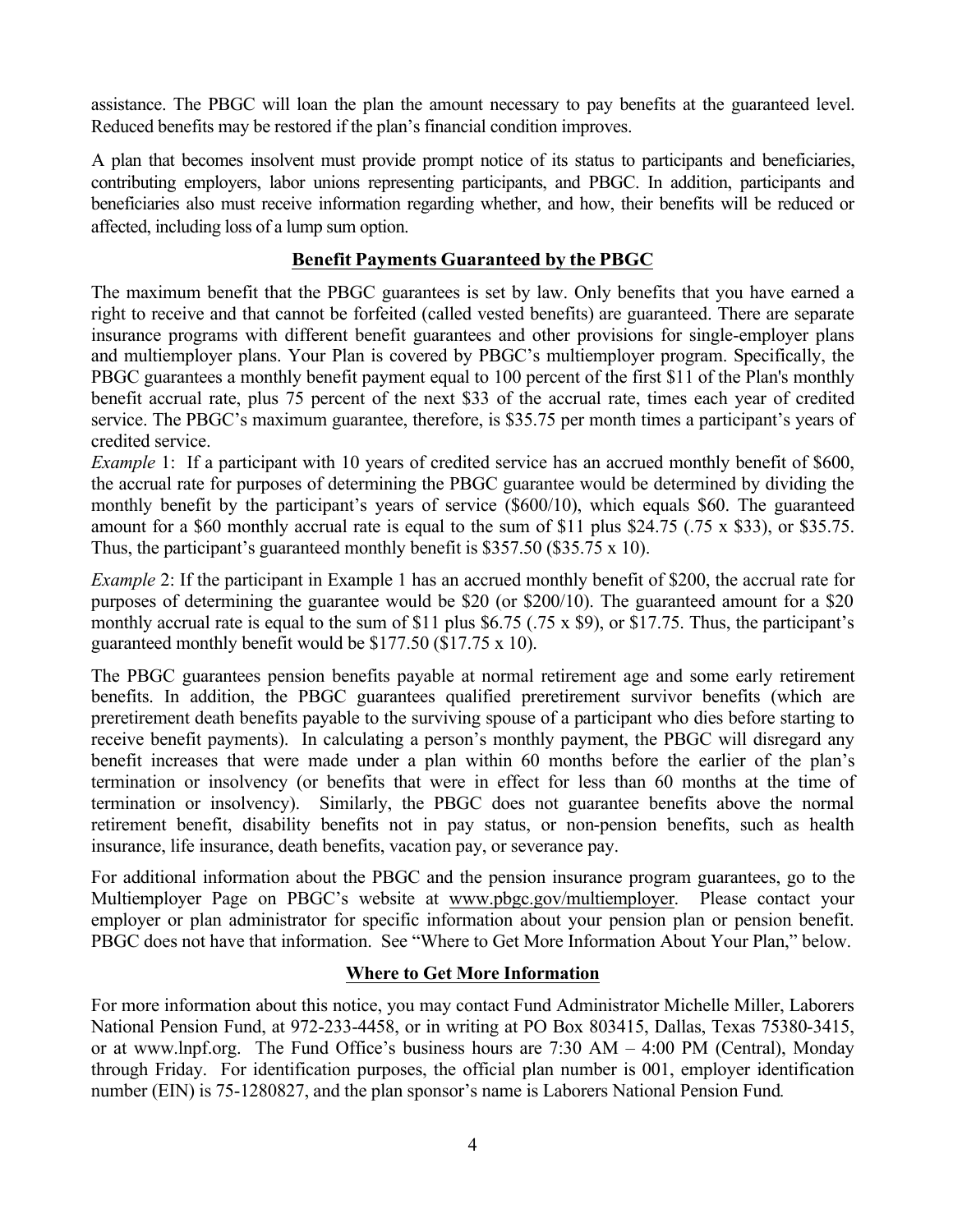## **LABORERS NATIONAL PENSION FUND**

14140 Midway Road, Suite 105 Mailing Address: Dallas, Texas 75244-3672 (972) 233-4458 Dallas, Texas 75380-3415

### **NOTICE OF CRITICAL STATUS FOR 2022 And Continuation of the Funding Rehabilitation Plan to Restore the Fund**

\_\_\_\_\_\_\_\_\_\_\_\_\_\_\_\_\_\_\_\_\_\_\_\_\_\_\_\_\_\_\_\_\_\_\_\_\_\_\_\_\_\_\_\_\_\_\_\_\_\_\_\_\_\_\_\_\_\_\_\_\_\_\_\_\_\_\_\_\_

### **To All Participants, Beneficiaries in Pay Status, Participating Unions, and Contributing Employers:**

*The Pension Protection Act of 2006 ("PPA") amended federal pension laws to set tougher funding standards for multiemployer pension funds like the Laborers National Pension Fund (the "Fund"). The Fund is required by the PPA and U.S. Department of Labor regulations to send you this Notice using as particular format.*

On March 31, 2022, the Fund's actuary submitted to the U.S. Department of the Treasury an annual certification of the Fund's PPA funding zone status, as required by law. The certification shows that the Fund remains in "Critical Zone" (also known as "Red Zone") status for 2022. This status was expected and planned for when the Board of Trustees voluntarily put the Fund in the Red Zone in 2017 to better enable the Fund to restore its long-term funding soundness.

## Funding Rehabilitation Plan

As we first informed you in 2017, the Board of Trustees elected Red Zone status as a proactive measure, and as required by the PPA, adopted a Funding Rehabilitation Plan ("FRP") on July 26, 2017. Copies of the FRP, including the Preferred and Default Schedules, were distributed to all bargaining parties in 2017, and are distributed to all new contributing employers. The vast majority of contributing employers and unions have negotiated the Preferred Schedule. No changes were made in the FRP during 2021.

The FRP reflects the Board's care in taking into account all relevant considerations including the effects on collective bargaining, participants and contributing employers, balancing those effects with the need for improving the Fund's funding status and to maintain the Fund's contribution base.

The FRP takes a shared sacrifice approach with changes in the adjustable benefits of inactive, vested participants as well as Schedules that affect benefits and contributions for actives. The Default Schedule provides for increases in the required contribution rate (7% per year for 10 years) as well as reductions in future accrual rates prospectively and elimination of adjustable benefits. The Preferred Schedule provides for increases in contribution rates (8.5% per year for 10 years) and fixed accrual rates.

The Board of Trustees is required by law to annually assess the progress of the FRP in improving the Fund's financial health and whether the Fund is on track to emerge from Red Zone status within the permitted rehabilitation period. At present, the Fund's FRP is on track to be successful.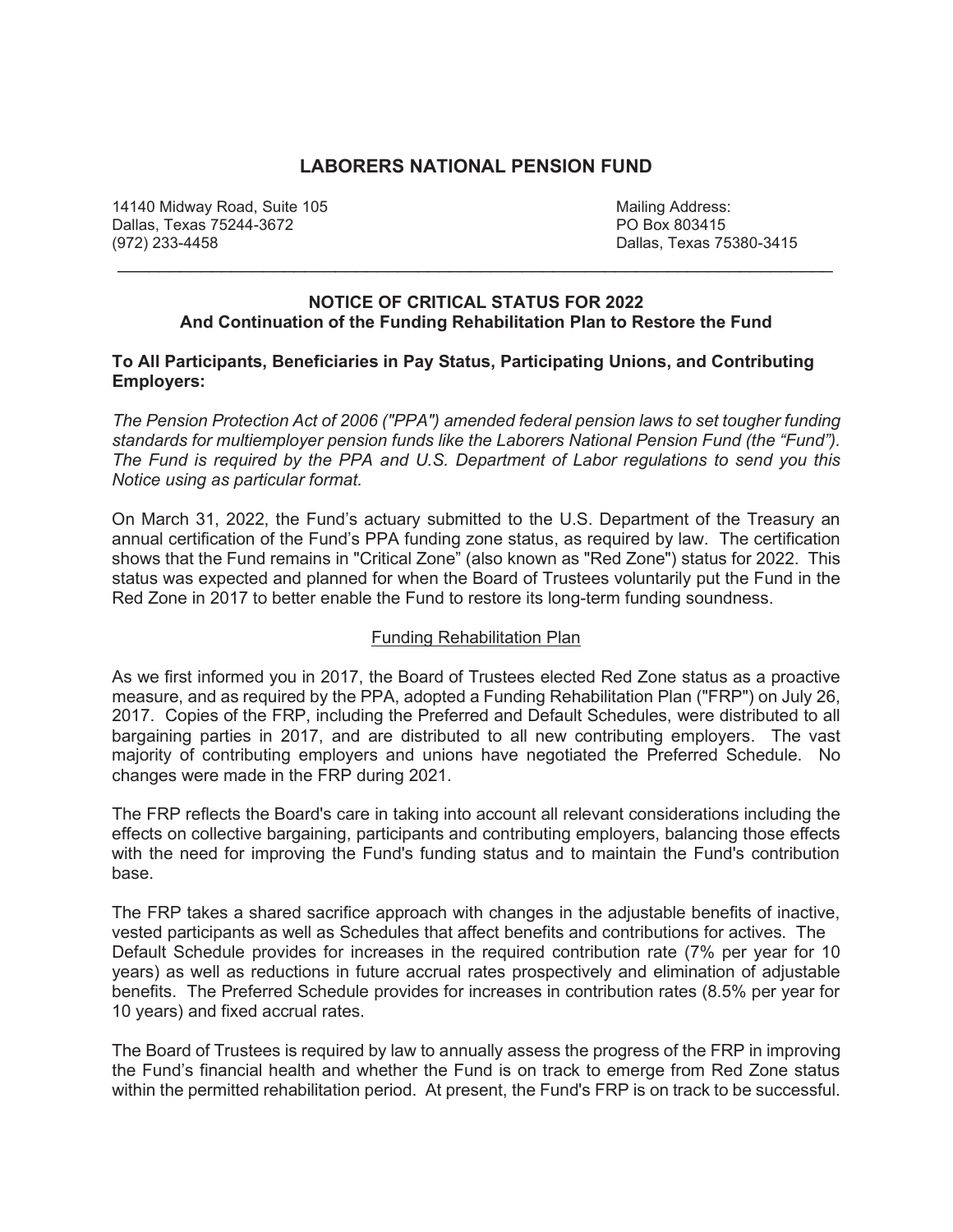As time passes and the FRP progresses, adjustments to the FRP may be necessary or appropriate depending on investment performance and other developments including applicable legislation. However, the Board's intention in designing the FRP was to minimize the risk of needing changes in the future.

### Changes in "Adjustable Benefits"

The law authorized the Board of Trustees to include in the FRP changes in so-called "adjustable benefits". These changes take the place of the related Rules and Regulations of the Fund. The FRP generally eliminates the following adjustable benefits for inactive, vested participants and for participants covered by the Default Schedule:

- 60-month benefit guarantees
- Disability Pension (if not in pay status)
- Early Retirement Pension and similar retirement-type subsidies
- Early Regular Pension (age 55 with 30 years of service)
- Widow-Widowers Pension (immediate payment subsidy)
- Various pension benefit payment options (except for the 50% Husband and Wife Pension)

No change in adjustable benefits reduces any participant's accrued benefit payable at normal retirement age. Any participant who defers his or her pension until he or she reaches normal retirement age (the later of age 62 or 5th anniversary of participation) will receive his or her full retirement benefit. Further, no reduction in adjustable benefits will be applied to any pensioner or beneficiary whose benefits began before April 30, 2017.

Notices of the elimination of adjustable benefits have been distributed to inactive, vested participants. Similar notices will be sent to participants covered by the Default Schedule whenever the Default Schedule is adopted by their bargaining parties or imposed by the Fund when required by law.

### Lump Sum Payment Restrictions

Effective April 30, 2017 and until the Fund emerges from Red Zone status, the Fund is not permitted by the PPA to pay any lump sum benefits or pay any other benefit in excess of the monthly amount that would be payable to the pensioner under a single life annuity. This means that the Fund has suspended its Social Security level income option, and widow/widower lump sum option. Exceptions are made for a lump sum cash-out of a participant or beneficiary whose entire benefit entitlement has an actuarial value that does not exceed \$5,000.

### Temporary Contribution Surcharge

The PPA requires a pension fund in Red Zone status to automatically assess a 5% surcharge on employer contributions payments due during the initial year of that status and increase the surcharge amount to 10% thereafter. This PPA surcharge remains in effect with respect to any particular contributing employer until the employer agrees to a Schedule under the FRP. The law's intent is to provide employers with an economic incentive to quickly agree to a rehabilitation plan schedule.